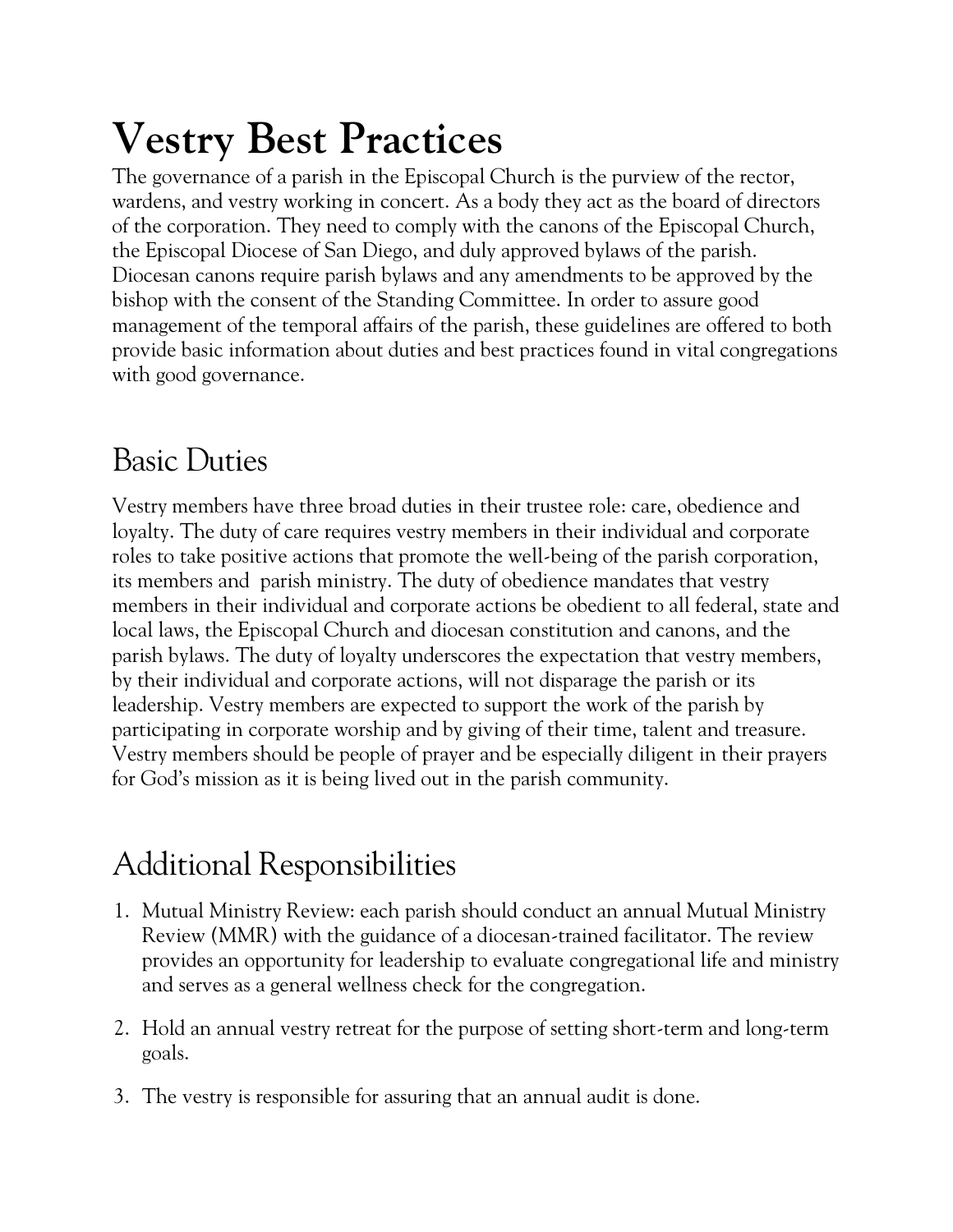- 4. The vestry should review the church's finances monthly. To do this, vestry members must be familiar with basic church business practices and the finances of the parish. The vestry must assure that all employment agreements are being faithfully executed. This includes:
	- 1. pension payments
	- 2. medical benefits
	- 3. payroll taxes and withholding
- 5. The vestry should review basic employment practices of the parish to assure compliance with all laws. Special care should be taken to audit Internal Revenue Service requirements as well as California Employment Law.
- 6. The vestry is responsible for the stewardship program of the parish, assuring that all members give to the mission of God in and through the parish.
- 7. The vestry is responsible for church property. This includes conducting appropriate ongoing maintenance.
- 8. Although at this time, vestry members are not required to take Safeguarding God's People, we strongly recommend that they attend this training. This class helps to assure that practices to avoid sexual abuse and misconduct are in place.
- 9. Vestry members are required to take the diocesan-sponsored anti-racism training, according to both diocesan policy and the General Convention of The Episcopal Church (see Resolution B094 in the year 2000).
- 10.All vestry meetings should be placed on the calendar so that members of the parish can attend, and observe the functioning of the vestry.
- 11.Executive or closed sessions should be for discussing confidential matters. This particularly should be done when discussing personnel matters and real estate transactions.
- 12.Vestry meeting minutes should be approved at the succeeding meeting. It is best to post these minutes in a public place. The minutes should be the definitive public presentation of the meeting.
- 13.Vestries may want to decide at the conclusion of the meeting if a brief statement, perhaps in bullet form, of the salient decisions of the meeting will be posted or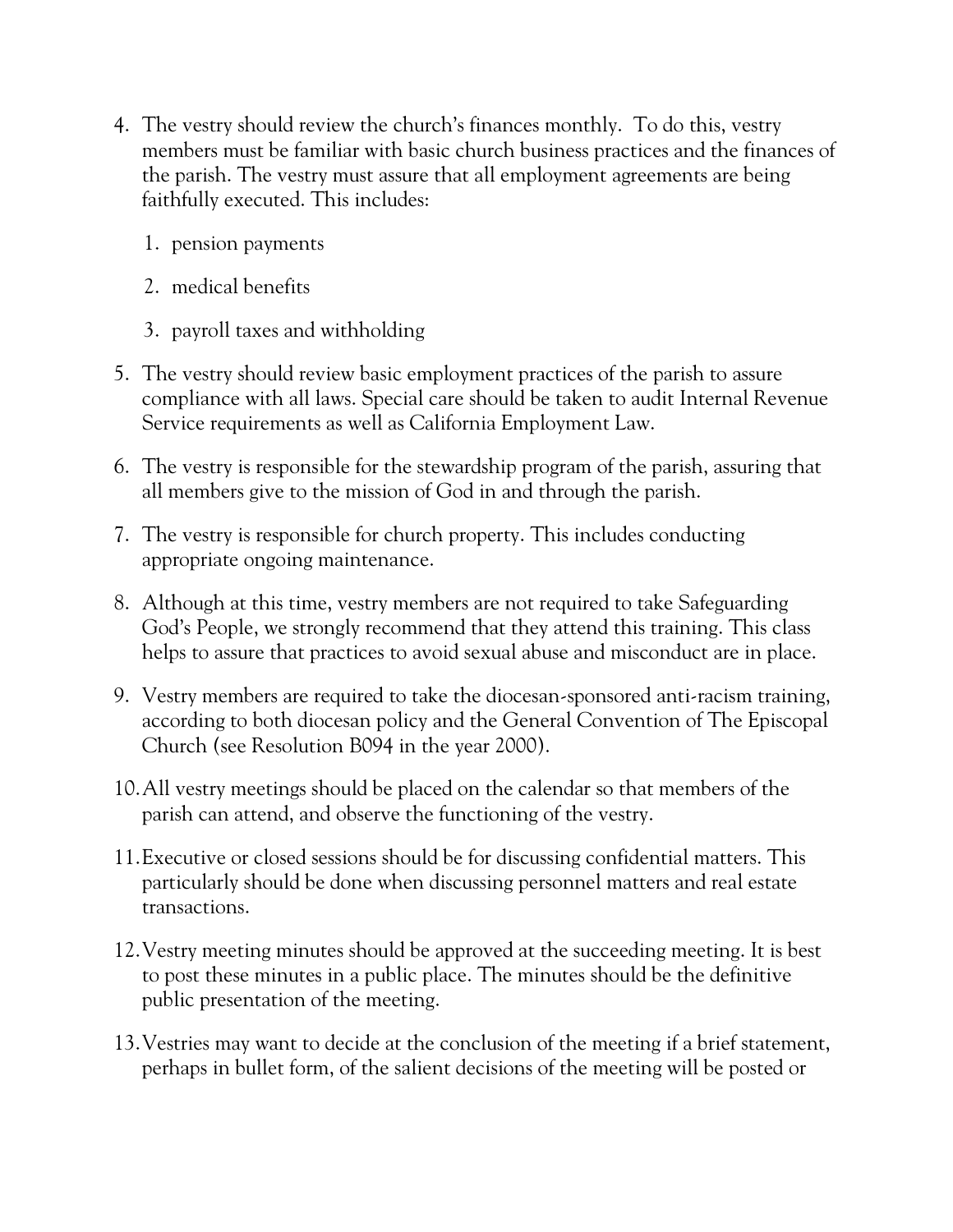made available in some other reasonable way. These can be sent via email or placed in the Sunday bulletin.

- 14.Decide how the vestry is going to communicate and stick to the plan. The chief spokesperson for the parish and its leadership is the rector. It can often be counterproductive for vestry members to share their views of the actions of the vestry. This can create differing stories and interpretations.
- 15.When visitors come to vestry meetings, they may observe, but not participate in, discussion and decision-making. Often vestries will have a brief time at the end of meetings for comments from visitors.
- 16.Vestries are not only the legislative body of the parish, they also provide leadership for church ministries. A clear organizational structure for the vestry's work is advisable. It is often helpful for the structure to follow the goals outlined by the annual vestry retreat.
- 17.Unless your parish by-laws state something to the contrary, vestries should approve the annual budget; the annual parish meeting should not.
- 18.Vestry members are elected by the parish annual meeting. It is a good idea to look ahead and plan for the election of the next year's vestry by recruiting candidates. A practice in many parishes is for the retiring vestry members to form the nominating committee for the next year's vestry. This process helps recruit particular skills.
- 19.The role of rector can be a lonely job. Clergy who function well are integrated into the life of the diocese. Experience shows that isolated clergy tend to lead their parishes through treacherous terrain that could have been avoided had they been surrounded by the wise counsel of their peers and bishop. Vestries should make sure that their rectors, and other clergy, are engaged in diocesan life (clergy conference, clergy days, a colleague group). Similarly, vital congregations often have a notable number of lay persons involved in diocesan ministries.
- 20.In strong congregations, vestry members avail themselves of diocesan trainings. This includes those who serve as treasurers.
- 21.It is not appropriate or wise to serve alcohol before or during a vestry meeting. The General Convention of the Episcopal Church has spoken specifically about the abuses of alcohol. **[View the full text here](http://www.episcopalarchives.org/cgi-bin/acts/acts_resolution.pl?resolution=1985-a083)**. View the diocesan policy on alcohol here.